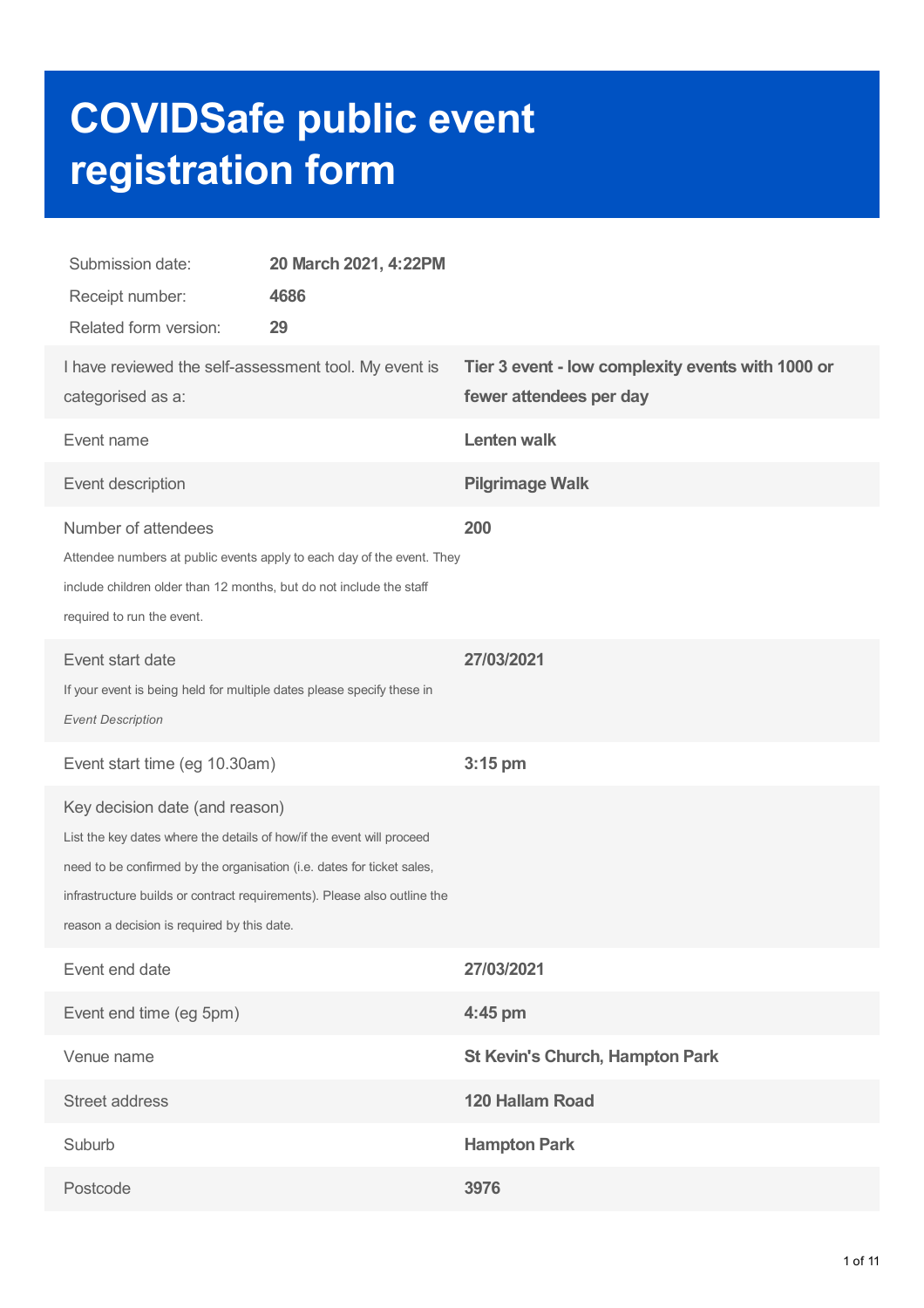| Name of event contact         | <b>Candice Vaz</b>      |
|-------------------------------|-------------------------|
| Phone number of event contact | 0425843787              |
| Email of event contact        | candisymss@yahoo.com.au |

# **Tell us more about your event**

| Is the event mostly held indoors?                                                                                                                                     | <b>No</b> |
|-----------------------------------------------------------------------------------------------------------------------------------------------------------------------|-----------|
| Does the event promote attendees to stand and roam<br>around the venue?                                                                                               | Yes       |
| Is alcohol served at the event?                                                                                                                                       | <b>No</b> |
| Is there extensive singing, chanting, cheering or exhaling Yes<br>during the event?                                                                                   |           |
| Is there close physical interaction between attendees<br>and/or participants where they may not be able to<br>maintain 1.5 metres distance for short periods of time? | <b>No</b> |
| Is the event held over multiple successive days with<br>different attendees each day?                                                                                 | <b>No</b> |
| Will the event include participants or attendees from<br>interstate?                                                                                                  | <b>No</b> |

# **COVIDSafe Event Checklist: Oversight and Administration**

## **Before the event**

Check the Victorian Government's coronavirus website **Implemented** (https://www.coronavirus.vic.gov.au) on legislative requirements and specific restrictions that may apply.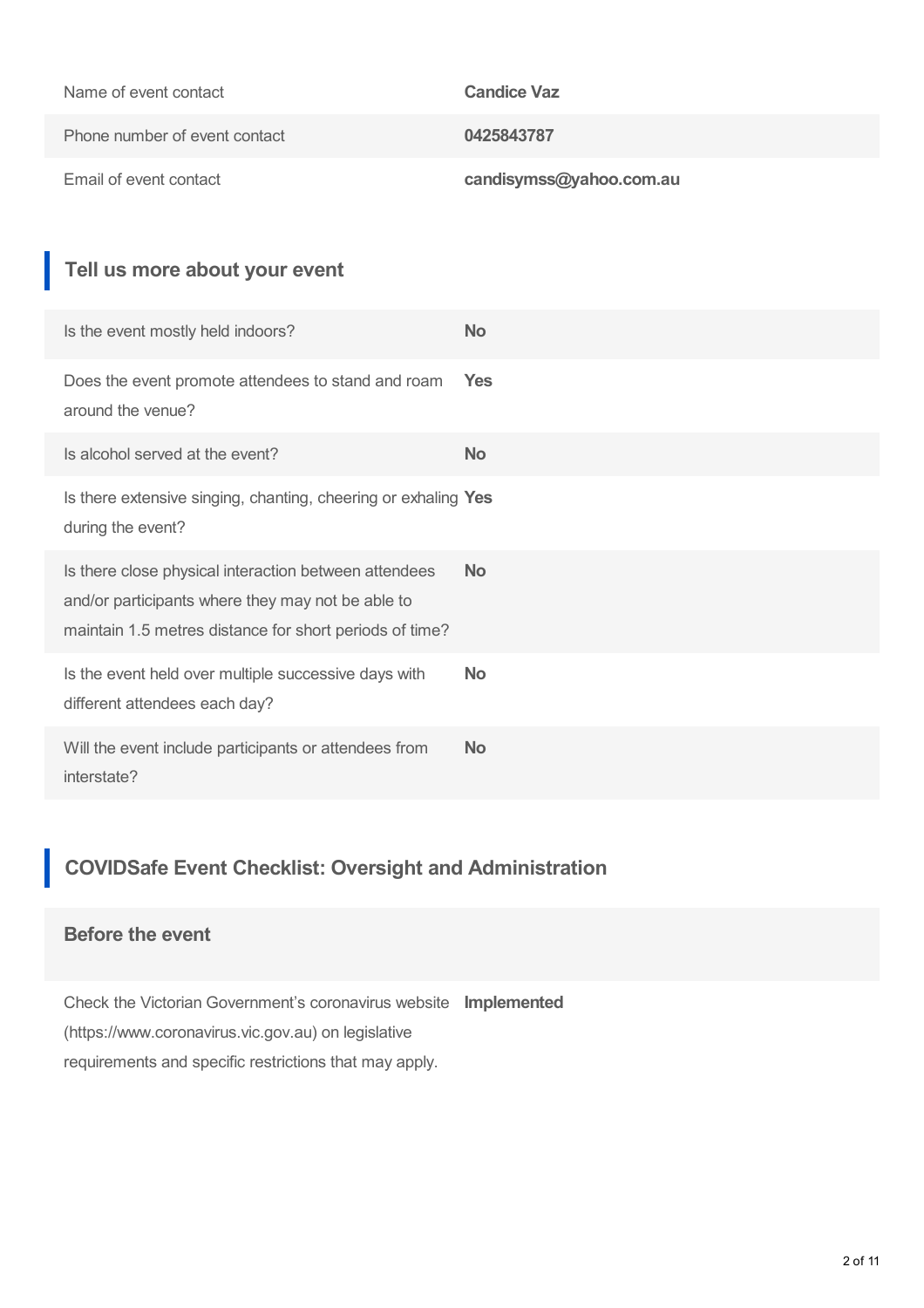| Identify key staff or volunteers who are responsible for<br>implementing and reviewing the strategies in this<br><b>COVIDSafe Event Checklist. This must include</b><br>identifying staff whose role are to ensure that public<br>health measures, such as physical distancing and<br>general COVIDSafe behaviours are adhered to.                                                                 | Implemented        |
|----------------------------------------------------------------------------------------------------------------------------------------------------------------------------------------------------------------------------------------------------------------------------------------------------------------------------------------------------------------------------------------------------|--------------------|
| Develop processes and materials to ensure that staff<br>and volunteers attending the event are provided<br>education and guidance on physical distancing, good<br>personal hygiene and staying home from work if feeling<br>unwell.                                                                                                                                                                | <b>Implemented</b> |
| When scheduling an event, consider potential for other<br>events in the same local area which may use similar<br>transport options, shared pathways and facilities.                                                                                                                                                                                                                                | Not applicable     |
| Event organisers must commit to supporting any public<br>health investigations, and support any required actions<br>requested by public health officials.                                                                                                                                                                                                                                          | Implemented        |
| Contingency planning must be documented in the<br>scenario that an event needs to be cancelled, including<br>communicating the cancellation to patrons.                                                                                                                                                                                                                                            | Implemented        |
| Tickets should be refundable if a ticket holder is unwell. Not applicable                                                                                                                                                                                                                                                                                                                          |                    |
| Develop a process to manage an attendee who<br>develops symptoms<br>this includes:<br>• Making arrangements to send the person home in suitable<br>and safe private transport so the risk of potential coronavirus<br>(COVID-19) transmission is reduced.<br>• If the person cannot travel home identify an area where the<br>person can remain in isolation until they are able to travel<br>home | Implemented        |

**Record keeping requirements (including ticketing)**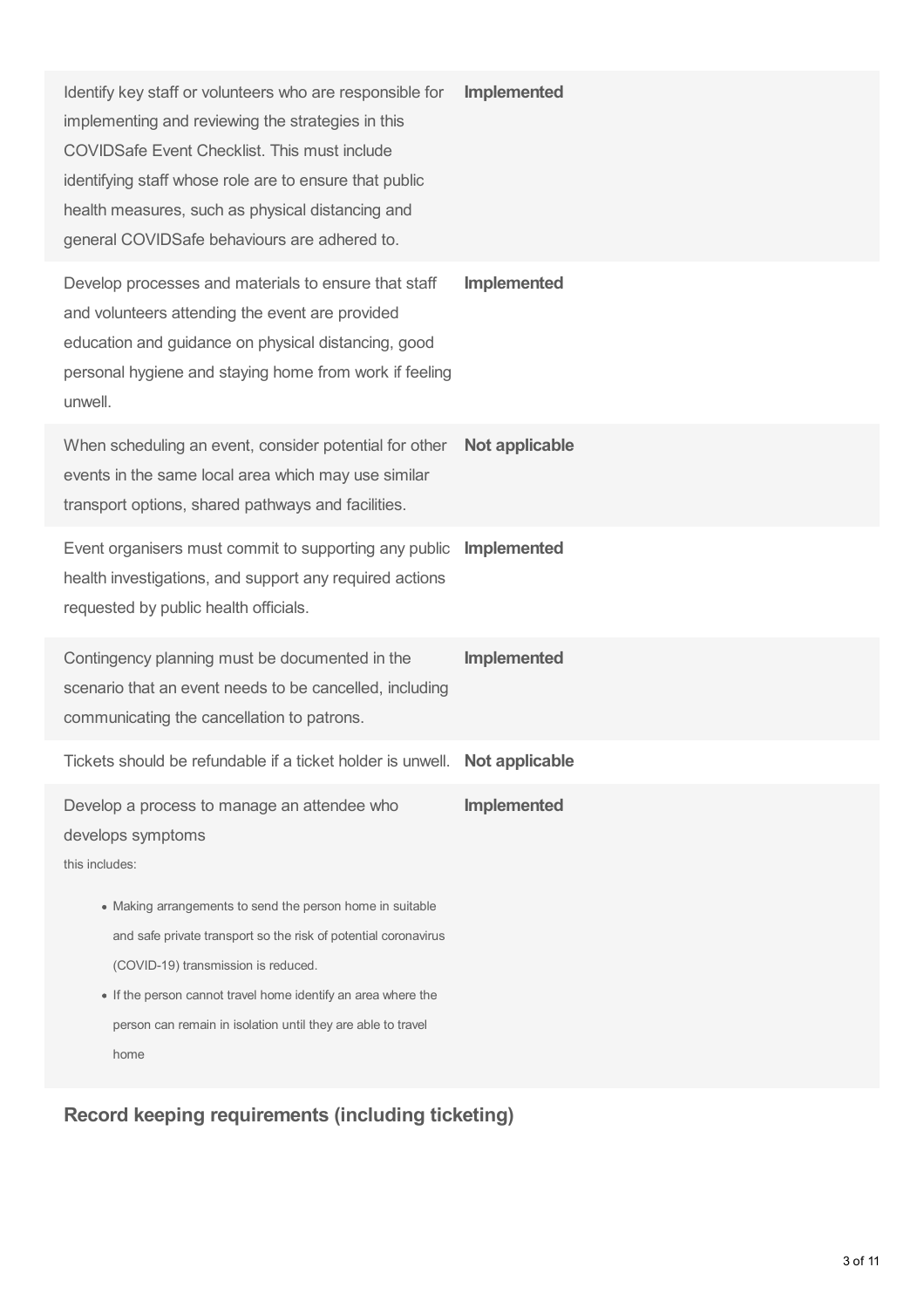#### The event's record keeping system must:

#### **Implemented**

- Record the name, phone number and area for each attendee in a way that complies with privacy obligations
- Ensure attendee contact details available to the event organiser and the Department of Health and Human Services (DHHS) to facilitate contact tracing if required
- Where applicable and practicable, link ticket information to a seating/location map, categorised by row or section.

Attendee contact details must be retained for 28 days after the event, after which, information should be destroyed, unless there is another statutory requirement for retention. **Implemented**

## **COVIDSafe Event Checklist: Spectator management**

#### **General**

Prior to the event, event organisers must communicate **Implemented** the following public health messages to attendees:

- Each attendee is asked to do a symptom [self-assessment](https://www.coronavirus.vic.gov.au/signs-posters-and-templates) prior to leaving home and not attend if they are unwell or have been instructed to isolate or quarantine.
- Attendees must maintain at least 1.5m physical distance between those from other groups at all times.
- To minimise movement, attendees must stay within their allocated spaces or seats where practical.
- Requirements for face covering, observe cough etiquette and personal hygiene measures.

A reminder of public health measures must be included **Not applicable** in the ticketing sales process, visible on the ticket or as an email reminder.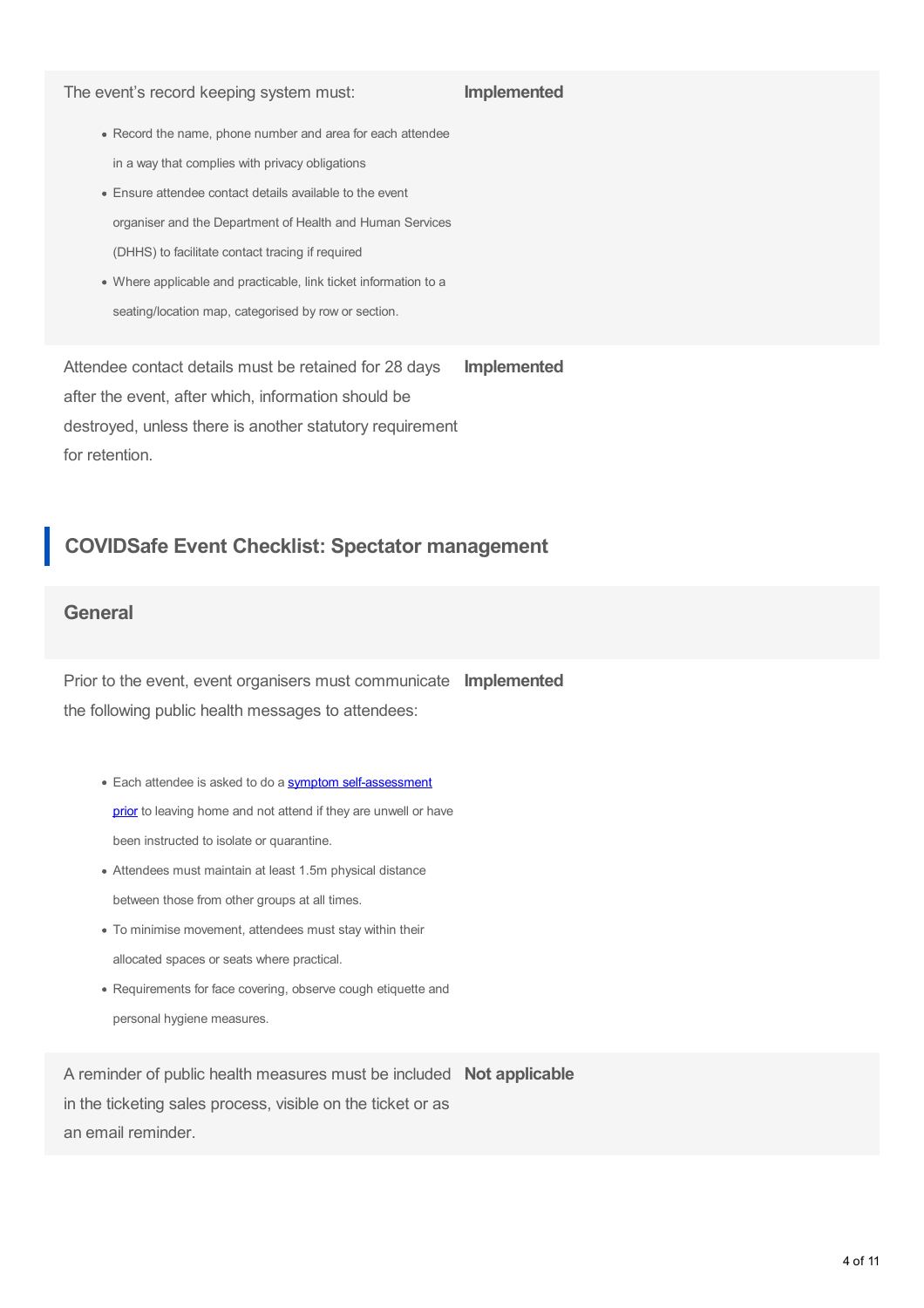During the event, regularly to reinforce public health messages – use broadcast messages, signage, and staff/volunteers to communicate this information with attendees.

Where possible establish multiple zones within your event area to limit interaction between groups of attendees. You may consider assigning dedicated facilities for example allocated bathrooms to a specific zone. **Not applicable**

**Implemented**

## **Fixed seated areas (for example grandstands)**

Ensure seating is clearly labelled to enable seating allocation. Groups who booked tickets together can sit together but they must be spaced at least 1.5m from other groups. **Not applicable**

Where seating is not numbered, clearly mark rows and **Not applicable** seats that are to be left vacant.

## **Non-fixed seated areas (for example grassed areas)**

There must be visual cues to facilitate physical distancing, this includes: **Implemented**

- Ground marking or barriers allocating space to groups (i.e. their allocated 'picnic' area) – with at least 1.5m between areas allocated to separate groups.
- Signage requirements as set out in the Restricted Activity Directions.
- Dedicated wide walkways at least 2m wide.
- Ground/wall marking of 1.5m spacing where queuing may occur.

**Bathrooms, retail and food and drink vendor areas**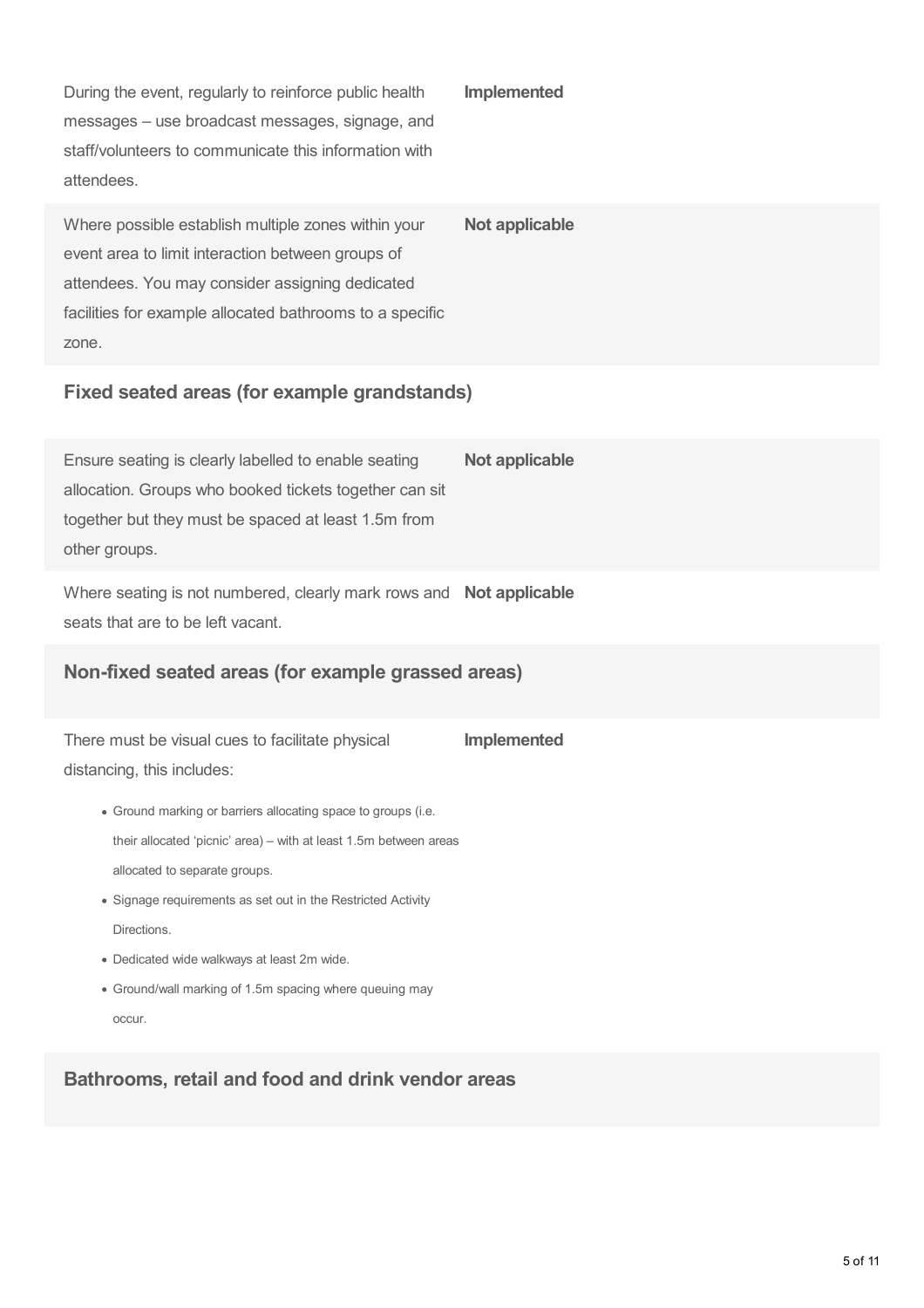Use visual cues to facilitate physical distancing:

#### **Not applicable**

- Ground/wall marking of 1.5m spacing where queuing may occur (e.g. outside bathrooms, in service lines)
- Signage requirements as set out in the Restricted Activity Directions
- Indicate direction of travel on walkways with a preference for one-way flow, where practical.

## **Access to and from the venue**

Implement strategies to avoid crowding on public transport and at stops/stations. Where feasible, ensure there are adequate parking options for car-based travel. **Not applicable**

Where an event could attract attendees, who do not have a ticket, the organiser must use a gated venue with designated points of entry and exit. **Implemented**

Establish multiple entry and exit points to avoid queuing **Implemented** and ensure smooth attendee flow into the venue. Where multiple entry and exit points cannot be established, encourage staggered entry/ exit to avoid queuing; this could be done as part of pre-event communication.

Implement strategies to limit the potential for gathering near the venue or at entrances/exits. Encourage attendees to disperse from the event at its conclusion. **Implemented**

## **COVIDSafe Event Checklist: Environmental and personal hygiene**

## **Environmental measures including cleaning**

Undertake pre-event cleaning of communal facilities and **Implemented** high touch surfaces. Develop and implement a cleaning schedule to ensure frequent cleaning and disinfection of high touch surfaces and bathroom facilities.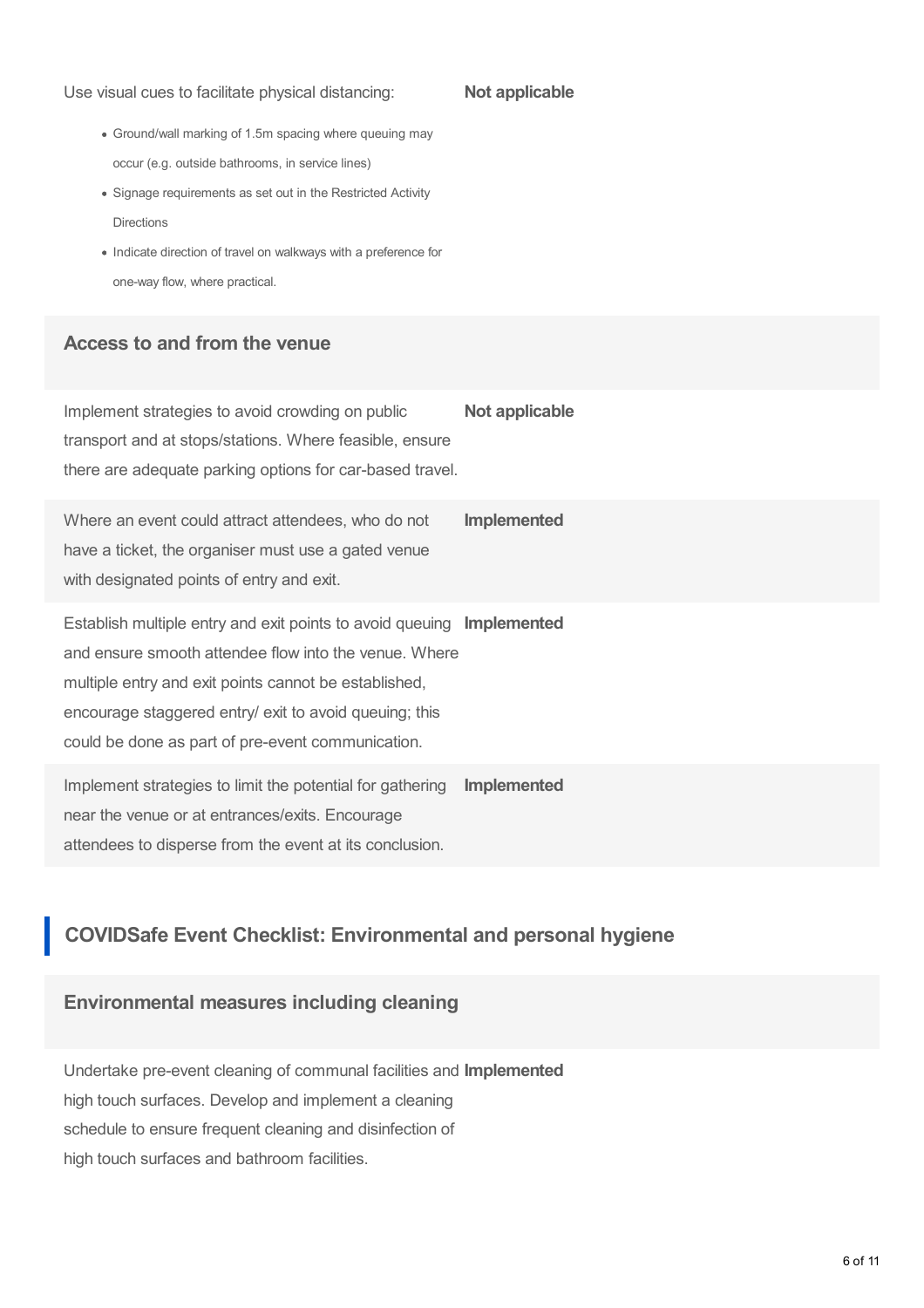At minimum, high touch surfaces must be cleaned at least twice per day and between groups in accordance with cleaning and disinfection guidelines. Additional cleaning of visibly soiled surfaces must occur as required.

Cleaning [guidelines](https://www.dhhs.vic.gov.au/preventing-infection-workplace-covid-19#cleaning-and-disinfection)

**[Disinfection](https://www.coronavirus.vic.gov.au/preventing-infection-workplace) quidelines** 

#### **Personal hygiene**

Establish hygiene stations (with hand sanitiser) at entrances and throughout the venue to encourage hand hygiene of staff and attendees. **Implemented** In prominent locations, display posters demonstrating personal hygiene and hand washing practices. **Implemented Communal facilities to be regularly cleaned** Ensure toilets are in working condition with running water for hand basins, soap and disposable hand towels/dryers. **Implemented** Ensure enough toilets are available to avoid queuing. If **Not applicable** queuing is likely, organiser must ensure there is physical distancing. Designated smoking areas must enable physical distancing of 1.5 meters. Ground marking or barriers allocating space to groups (i.e. **Not applicable**

**Not applicable**

- their allocated 'picnic' area) with at least 1.5m between areas allocated to separate groups.
- Signage requirements as set out in the Restricted Activity **Directions**
- Dedicated wide walkways at least 2m wide.
- Ground/wall marking of 1.5m spacing where queuing may occur.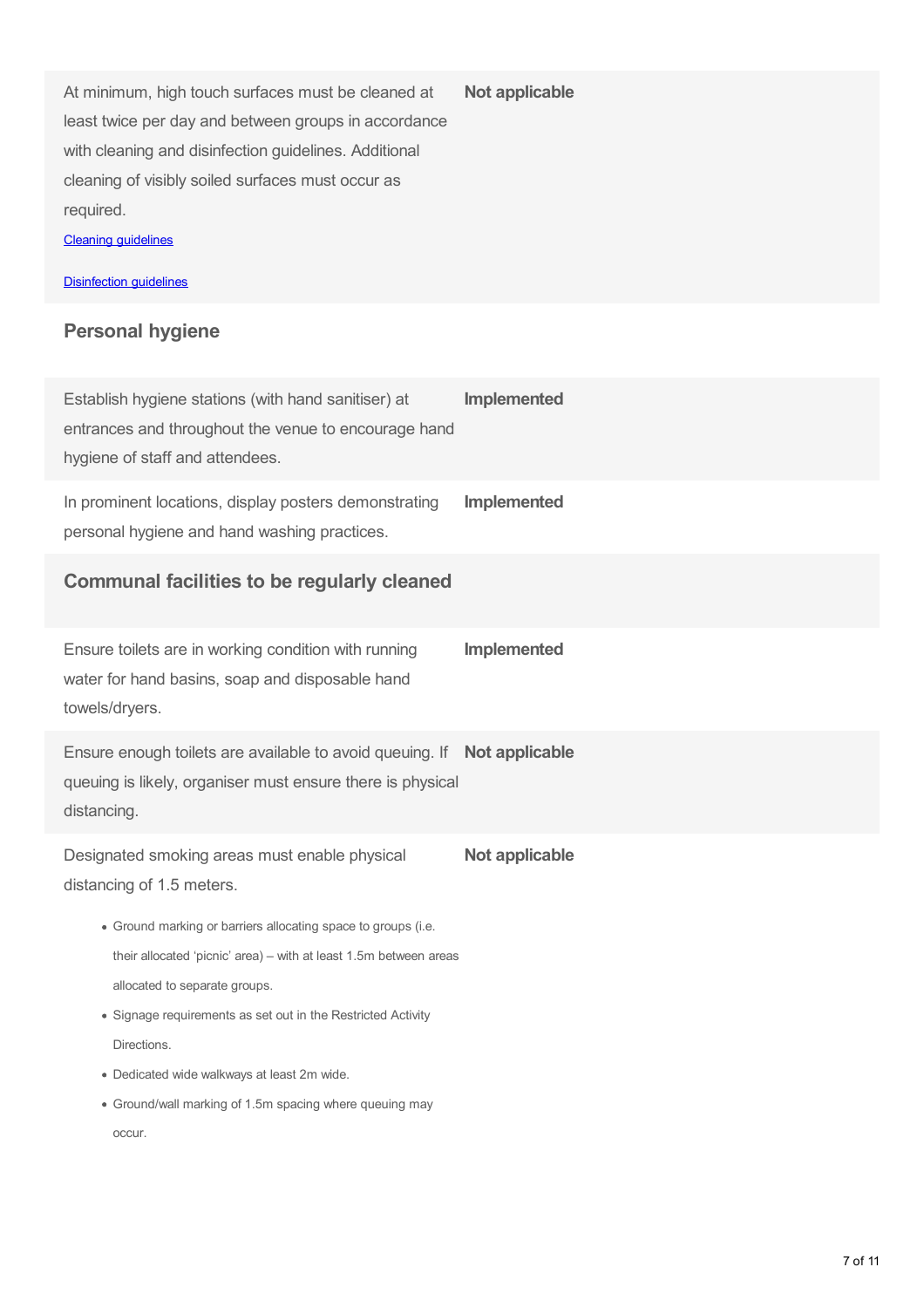## **COVIDSafe Event Checklist: Staff, vendors and contractors**

## **Responsibilities**

It is the responsibility of the event organiser to ensure that staff, including volunteers, vendors and contractors, understand and comply with COVIDSafe work practices, including training in COVIDSafe behaviours. **Implemented**

Workers and volunteers should complete the Staff Coronavirus (COVID-19) Health Questionnaire and not attend work when unwell. **Implemented**

Staff Coronavirus (COVID-19) Health [Questionnaire](https://www.coronavirus.vic.gov.au/sites/default/files/2020-09/Staff-Coronavirus-COVID-19-Health-Questionnaire.docx)

Workers must have access to the appropriate personal **Not applicable** protective equipment (PPE) throughout the event.

Share COVIDSafe Event Checklist with on-site vendors **Implemented** and contractors. Vendors and contractors should provide their COVIDSafe Plans to the event organiser.

### **Food and beverage requirements**

Any food and beverage service must align with the Victorian Government's coronavirus (COVID-19) hospitality sector guidance and the Restricted Activity Directions. **Not applicable**

**[Hospitality](https://www.coronavirus.vic.gov.au/hospitality-food-and-beverage-services-sector-guidance) sector guidance** 

Queues at food and beverage vendors should facilitate **Not applicable** physical distancing and not cross over with other queues.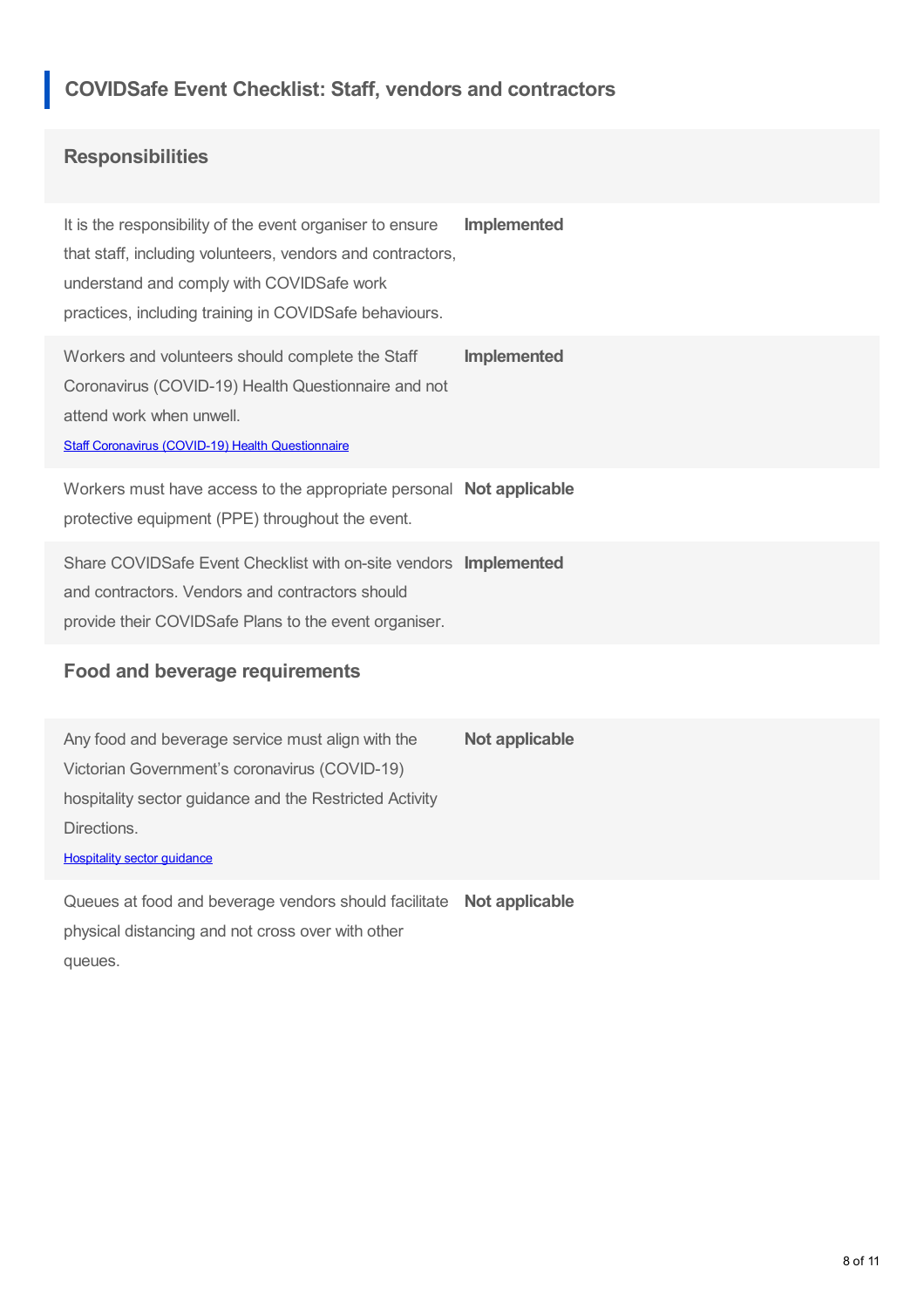| Reduce touch points during food and beverage service, Not applicable<br>such as using contactless payment methods and ensure<br>service is occurring in well ventilated areas.<br>• Ground marking or barriers allocating space to groups (i.e.<br>their allocated 'picnic' area) – with at least 1.5m between areas<br>allocated to separate groups.<br>• Signage requirements as set out in the Restricted Activity<br>Directions.<br>• Dedicated wide walkways at least 2m wide.<br>• Ground/wall marking of 1.5m spacing where queuing may<br>occur. |                |
|----------------------------------------------------------------------------------------------------------------------------------------------------------------------------------------------------------------------------------------------------------------------------------------------------------------------------------------------------------------------------------------------------------------------------------------------------------------------------------------------------------------------------------------------------------|----------------|
| Close communal self-serve and condiment stations.                                                                                                                                                                                                                                                                                                                                                                                                                                                                                                        | Not applicable |
| Where possible, food and beverages should be sold in<br>packaging to avoid double handling.                                                                                                                                                                                                                                                                                                                                                                                                                                                              | Not applicable |
| Take-away food and drinks must be consumed in<br>allocated seats or 'picnic areas'. Food court-style<br>seating is permitted if consistent with the Restricted<br>Activity Directions guidelines.                                                                                                                                                                                                                                                                                                                                                        | Not applicable |

## **Privacy statements**

The **Department of Premier and Cabinet** collects the information that you provide with this form. You can request access to, and corrections of, any personal information provided in this form. Requests for access or correction should be sent to **[contact@dpc.vic.gov.au](mailto:contact@dpc.vic.gov.au)**.

We use the services of Drupal 8 to administer this form. The information that you provide is stored in our Drupal 8 content management system and Amazon Web Services servers.

For more information on the Department's handling of any personal information, please refer to the Department's **Privacy [Statement](https://www.vic.gov.au/privacy-vicgovau).**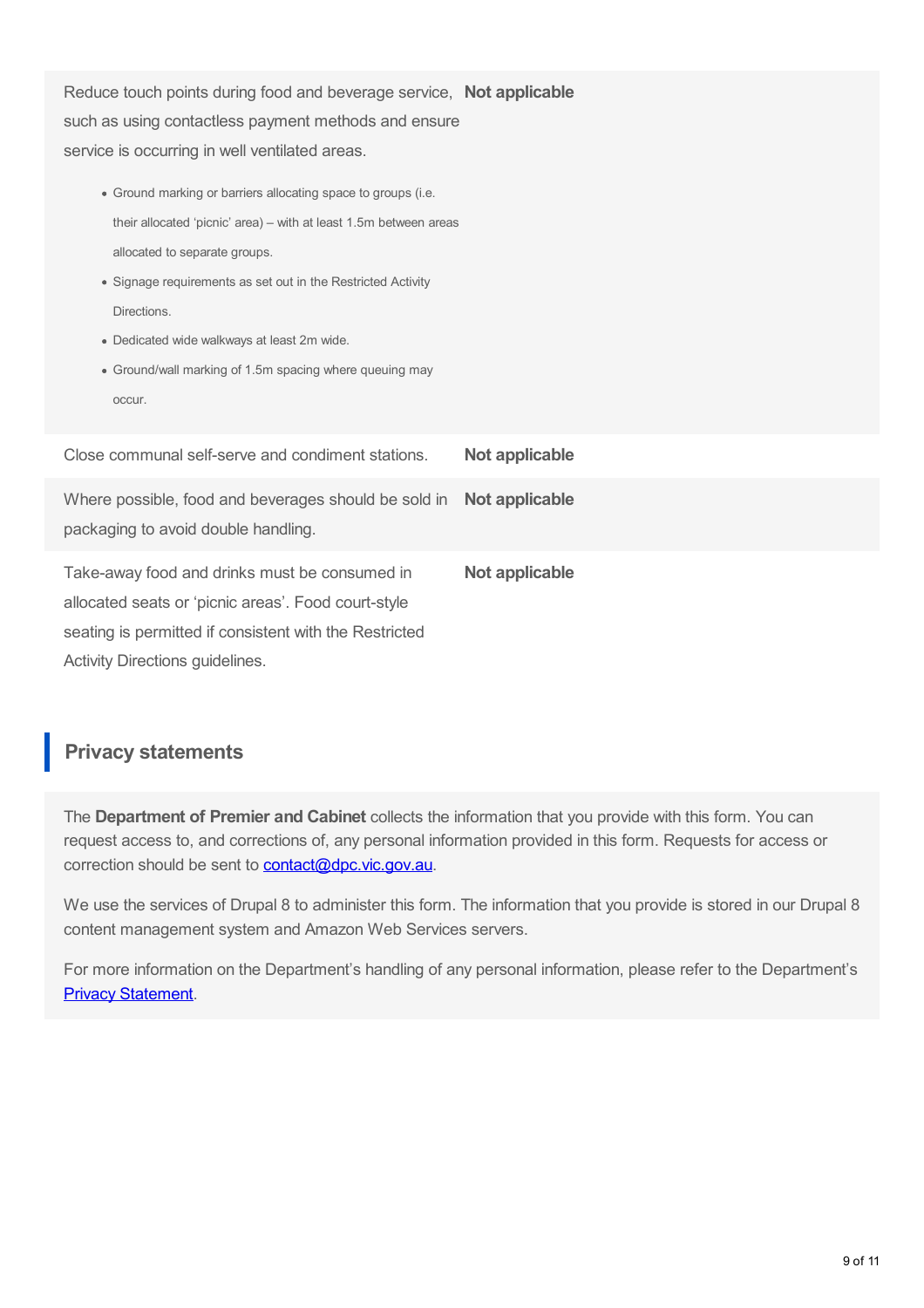In order to assess this application, the **Department of Jobs, Precincts and Regions** is required to collect personal information from you as part of the submission process.

Any personal information collected will only be used by the Department to support the Event applications process.

In providing this submission, it may be necessary to share and store personal information with other state Government departments, including the Department of Premier and Cabinet (DPC) and the Department of Health and Human Services (DHHS).

Any personal information collected, held, managed, used, disclosed or transferred will be held in accordance with the Privacy and Data Protection Act 2014 (Vic) and other applicable laws.

The Department of Jobs, Precincts and Regions, is committed to protecting the privacy of personal information. The Department's Privacy Policy can be found online at https://dipr.vic.gov.au

You can gain access to personal information (as defined in the Privacy and Data Protection Act 2014) which the Department holds about you in certain circumstances specified by legislation.

Enquiries about access to information should be directed to the Department's Privacy Unit by emailing [privacy@ecodev.vic.gov.au](mailto:privacy@ecodev.vic.gov.au).

|                                                               | I have read and understand how information provided<br>in this form is stored.                                      |
|---------------------------------------------------------------|---------------------------------------------------------------------------------------------------------------------|
| Restricted Activity Directions and Public Events<br>Framework | I understand my legal obligations as set out in the<br><b>Roadmap for Reopening and Public Events</b><br>Framework. |
| Event information declaration                                 | The information I have given is correct to the best of<br>my knowledge.                                             |

Your signature